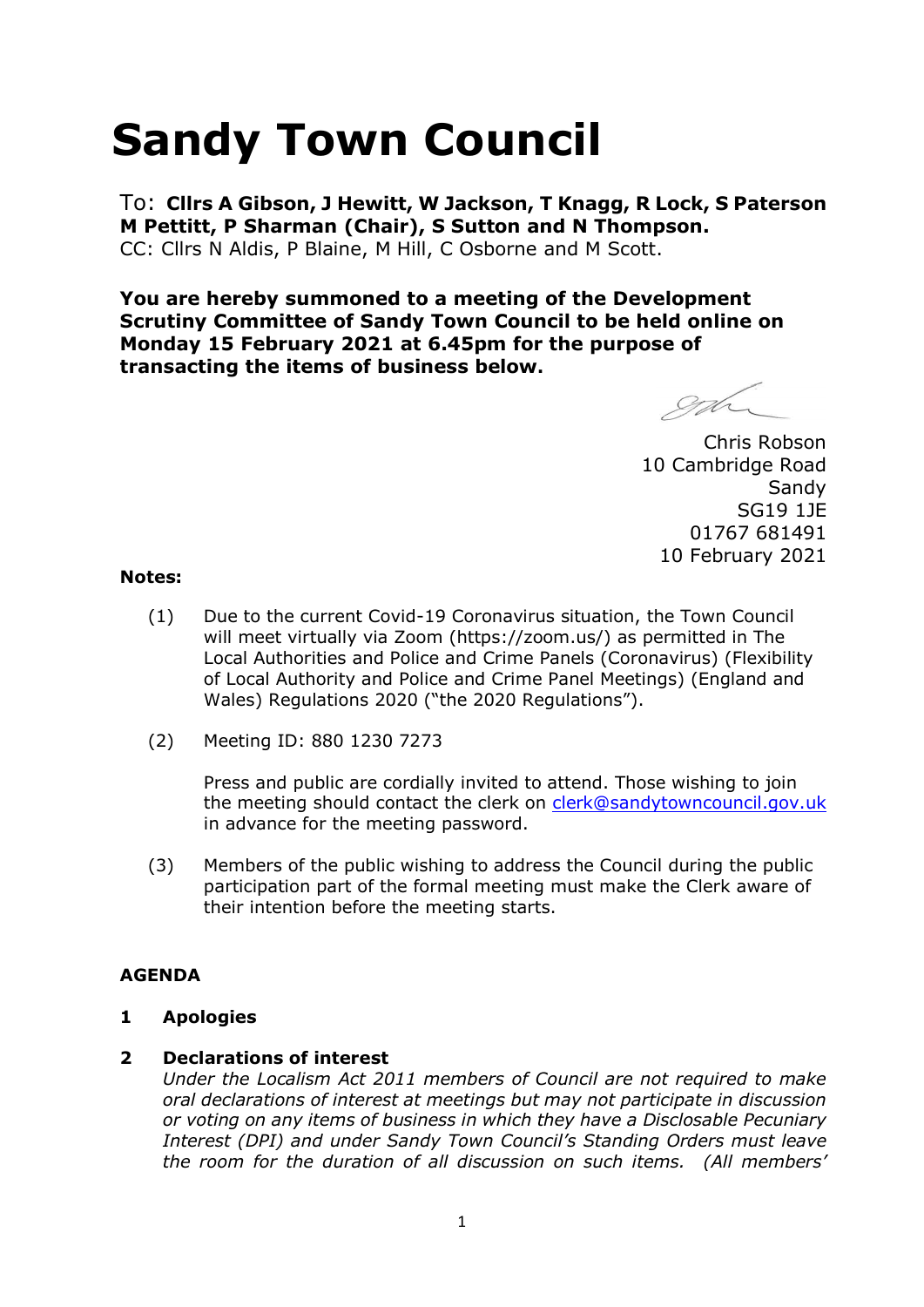*register of interests are available on the Sandy Town Council website or on application to the Clerk.)* 

*This item is included on the agenda to enable members to declare new DPIs and also to draw attention to their stated DPIs and also any non-disclosable personal interests which they have declared under Sandy Town Council's adopted Code of Conduct and which may be relevant to items on the agenda.* 

- *i) Disclosable Pecuniary Interests*
- *ii) Personal Interests*

## **3 Planning Applications**

To consider the following applications submitted for comment by Central Bedfordshire Council

| 19.01.21 | CB/21/00161/<br><b>FULL</b>                                               | Single storey rear extension.                                                                             |
|----------|---------------------------------------------------------------------------|-----------------------------------------------------------------------------------------------------------|
|          | 37 Cambridge<br>Road                                                      | Near neighbours 35,39 Cambridge Road, 9<br><b>Malaunay Place, Sandy notified.</b>                         |
|          | Sandy<br><b>SG19 1JF</b>                                                  |                                                                                                           |
| 26.01.21 | CB/21/00155/<br><b>FULL</b><br>Land to the rear of                        | Demolition of outbuilding and erection of a<br>dwelling.                                                  |
|          | 31 Bedford Road,<br>Sandy,<br><b>SG19 1EP</b>                             | Near neighbours 29,33 Bedford Road, 1a, 2<br>The Avenue, Sandy notified.                                  |
| 28.01.21 | CB/20/04276/<br><b>FULL</b><br>50 Waverley Ave<br>Sandy                   | Two storey side & rear extension including<br>garage conversion and demolition of rear<br>conservatory.   |
|          | <b>SG19 1TB</b>                                                           | Near neighbours 48,52 Waverley Avenue.<br>14 Delamare Close. 4,5 Shannon Close,<br>Sandy notified.        |
| 29.01.21 | CB/21/00082/<br><b>FULL</b><br>1a Windsor Way<br>Sandy                    | Retrospective: Erection of a boundary wall as a<br>means of enclosure at the frontage of the<br>property. |
|          | <b>SG19 1JL</b>                                                           | Near neighbours 1,2,3 Windsor Way, Sandy<br>notified.                                                     |
| 04.02.21 | CB/21/00169/<br>REG3<br>Sandy Community                                   | Removal of window opening and replaced with<br>door access.                                               |
|          | Children's Centre<br>Laburnum Primary<br>School<br>Laburnum Road<br>Sandy | Near neighbours 18 Laburnum Road, 46<br>South Road, Sandy, notified                                       |
|          | <b>SG19 1HQ</b>                                                           |                                                                                                           |